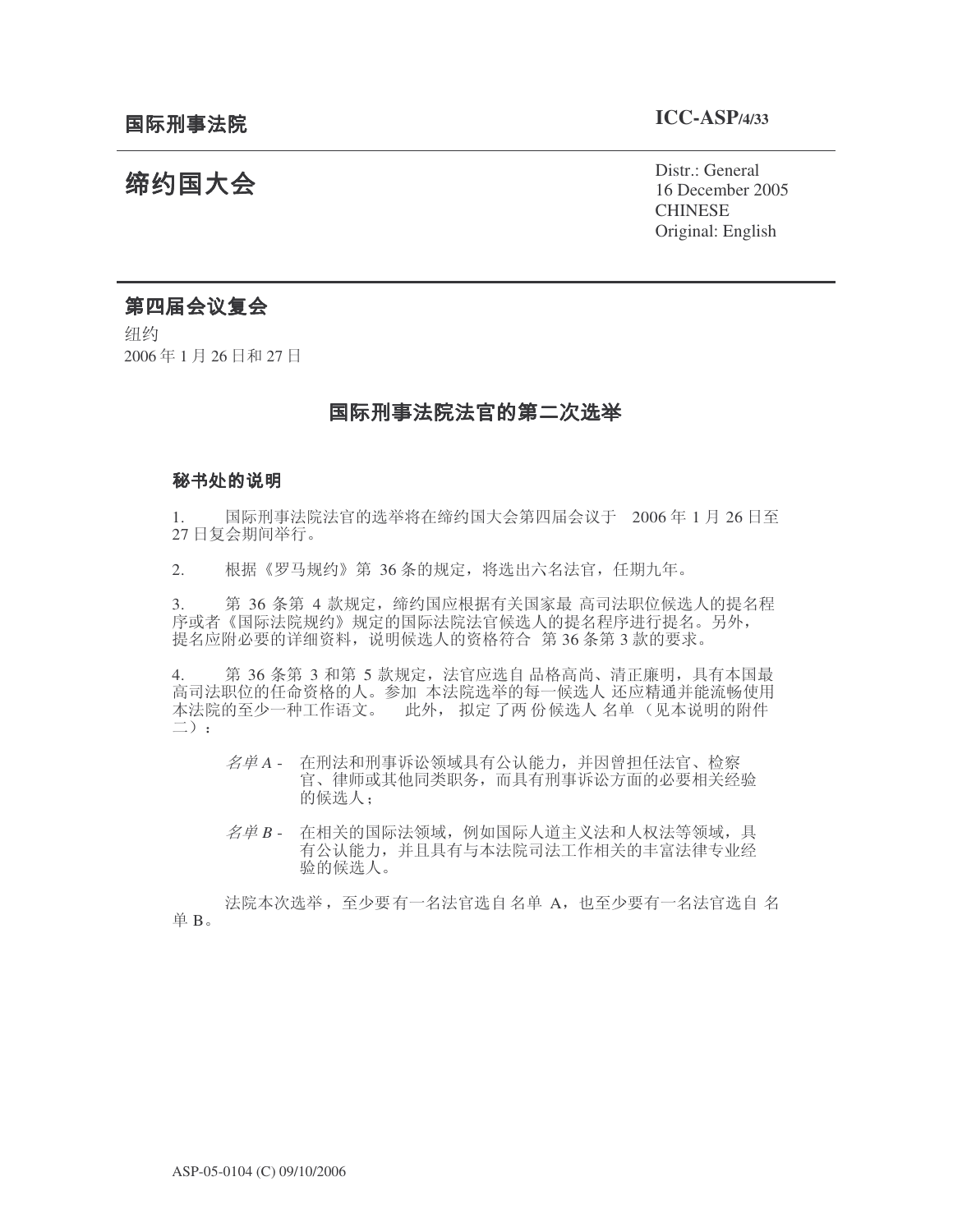ICC-ASP/4/33 Page 2

5. 第36条第6款规定, 应在根据第112条为选举召开的缔约国大会会议上, 9.无记名投票选举法官, 得到出席并参加表决的缔约国三分之二多数票的 六名票数 最高的候选人, 当选为本法院法官。 另外, 根据第 ICC-ASP/3/Res.6 号决议的规 定, 第一轮投票没有选出足够数目的法官时, 应连续进行投票, 直至补足余 缺为 止。

6. 第 36 条第 7 和第 8 款规定,不得有二名法官为同一国家的国民 ,而且缔约 国在推选法官时, 应考虑到法院法官的组成需具有世界各主要法系的代表性、公平 地域代表性和适当数目的男女法官。此外, 缔约国还应考虑到必须包括对具体问 题, 如对妇女的暴力或对儿童的暴力等问题具有专门知识的法官。

7. 《罗马规约》缔约国大会在 2004年9月 10 日举行的第三届会议第六次全体 会议上, 通过了一项关于法官选举问题的决议, 即关于国际刑事法院法官提名和选 举程序的第 ICC-ASP/3/Res.6 号决议。

8. 根据第 ICC-ASP/3/Res.6 号决议第 13 段的规定, 缔约国大会主席团做出一 项决定, 接受提名的时间从 2005 年 7 月 18 日开始, 到 2005 年 11 月 20 日截止。 根据决议第 3 段的规定, 提名时间最初定为 12 个星期。根据该决议第 11 段的规 定, 大会主席三次延长了提名时间, 每次延长两星期。在提名期间共收到了 11 项 提名, 其中一项提名于 2005 年 11 月 16 日被撤回。由此, 到 2005 年 11 月 20 日的 截止日期, 共有 10 项提名。

9. ለ根据该决议第 8 段的要求,缔约国大会秘书处 在收到法官候选人提名 后,立 即将这些提名连同《规约》第 36 条提及的附带资料以及其他辅助材料 一起, 在国 际刑事法院的国际互联网站 1上公布。

10. 根据第 ICC-ASP/3/Res.6 号决议第 9 段的规定, 本说明附件一载有一份按英<br>文字母顺序排列的所有被提名人的名单以及附带的说明文件(见 \_\_\_\_\_\_\_\_\_\_\_\_\_\_\_\_\_\_\_\_\_ 文字母顺序排列的所有被提名人的名单以及附带的说明文件(见 ASP/4/33/Add.1) 。在其他的附件中分别按名单 A 或名单 B(附件二)、地区组 (附件三)和性别(附件四)分类提供了共三份候选人名单。

11. 第 ICC-ASP/3/Res.6 号决议第 15 至 25 段规定了法官的选举程序。

12. 关于第二次法官选举的指南载于文件 ICC-ASP/4/34。

 $^1$  http://www.icc-cpi.int, 在 "Assembly of States Parties(缔约国大会)"条目下。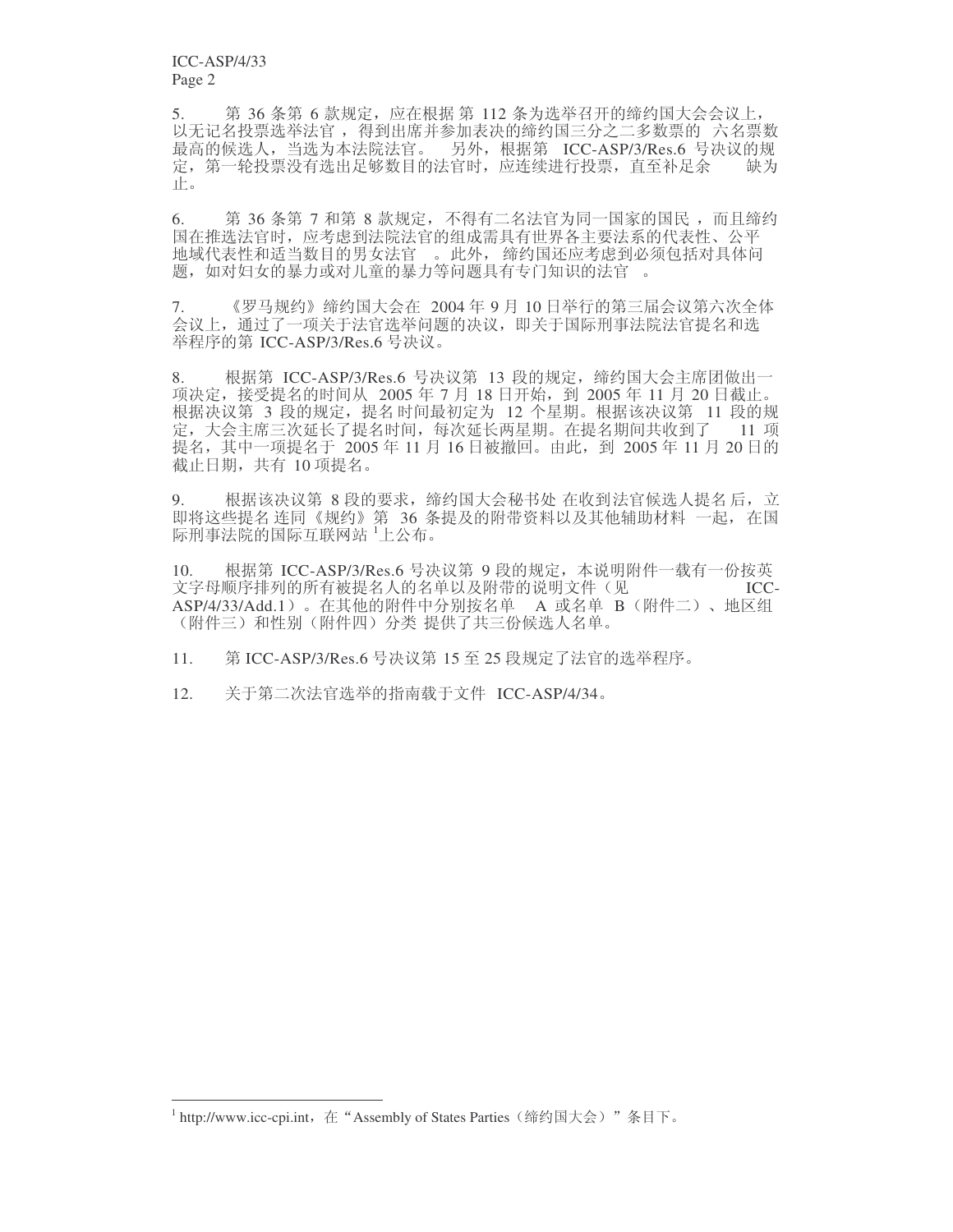# 附件一

# 按字母顺序排列的候选人名单<br>(含资格说明材料)

[见 ICC-ASP/4/33/Add.1]

# 附件二

# 按名单 A 和名单 B 列出的候选人名单

|         | 名单A                               | 名单B                             |
|---------|-----------------------------------|---------------------------------|
| 姓名 (国籍) |                                   | 姓名 (国籍)                         |
|         |                                   |                                 |
|         | 1. DAKOURE, Haridiata (布基纳法索)     | 1. BARD, Károly (匈牙利)           |
|         | 2. SLADE, Tuiloma Neroni (萨摩亚)    | 2. KAUL, Hans-Peter (德国)        |
|         | 3. SONG, Sang-hyun (大韩民国)         | 3. KOURULA, Erkki (芬兰)          |
|         | 4. TRENDAFILOVA, Ekaterina (保加利亚) | 4. KUENYEHIA, Akua (加纳)         |
|         |                                   | 5. THIAM, Cheikh Tidiane (塞内加尔) |
|         |                                   | 6. UŠACKA, Anita (拉脱维亚)         |
|         |                                   |                                 |